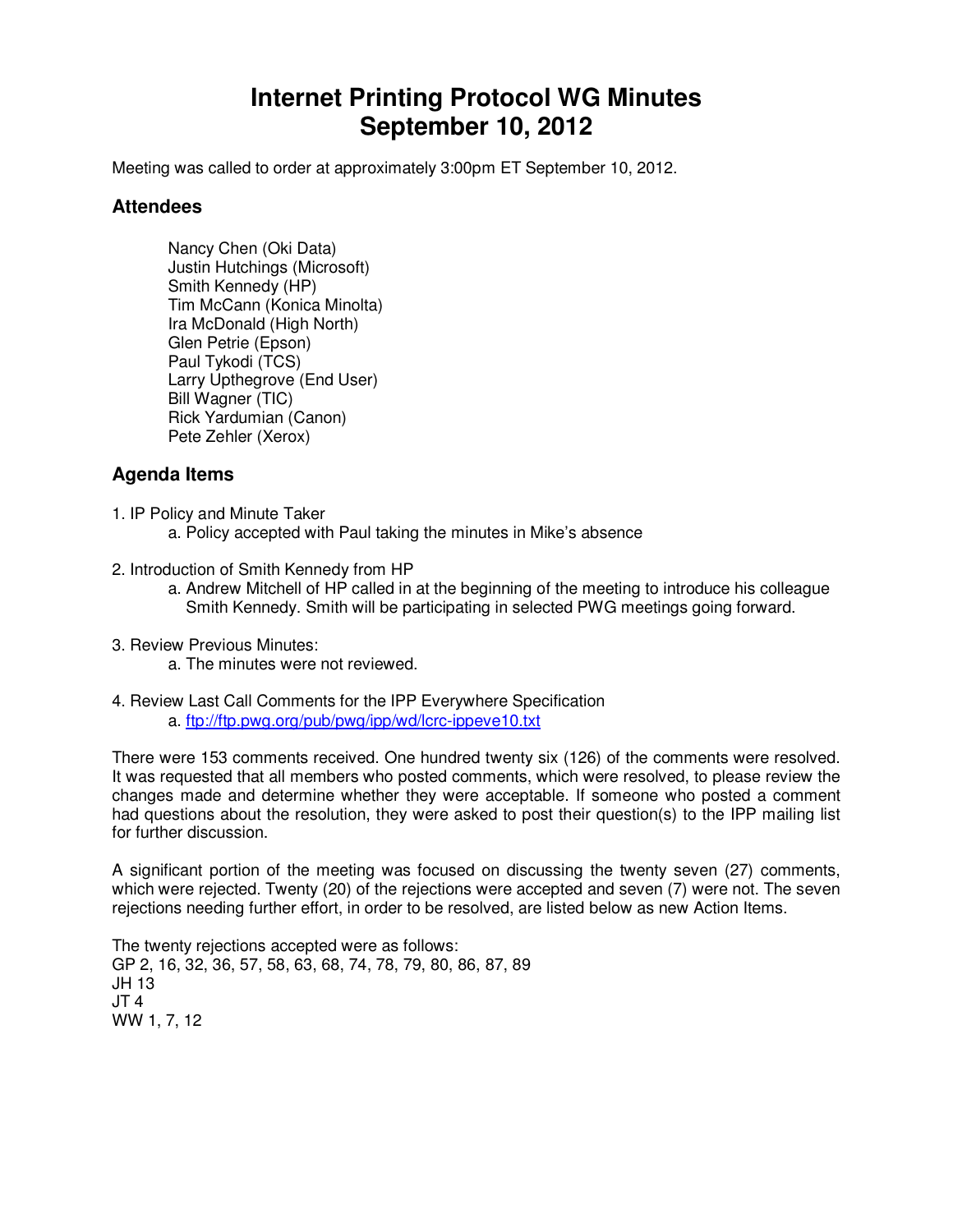#### **New Business**

5. Review new IPP Everywhere comments from Glen Petrie posted to the IPP Mailing List shortly before the start of the meeting. Comments have been added as italicized text within the body of Glen's original note.

**From:** ipp-bounces@pwg.org [mailto:ipp-bounces@pwg.org] **On Behalf Of** Petrie, Glen **Sent:** Monday, September 10, 2012 12:15 PM **To:** Michael Sweet; ipp@pwg.org **Subject:** RE: [IPP] IPP Everywhere Review Draft

Michael,

Line 232: I don't believe that a Printer creates or manages a "Document". What seems to be described here is Job-Ticket and for an IPP's scenario; indeed the "printer" creates and manages a Job-Ticket that contains the description, processing and status information.

**Summary of Meeting Discussion** – Users typically create documents, which at times they may want to submit for print processing. If the environment used for submission is IPP Everywhere enabled, the definition of Document on line 232 is correct. The issue is that the IPP Everywhere Document definition effectively collides with a User's perception of a "document" when it is not being submitted for print processing.

**Consensus of Discussion** – most likely the comment will be REJECTED as the definition is correct. The issue of the perception of "document" outside of IPP Everywhere conflicting with the IPP Everywhere definition is potentially worth considering. Finding some further descriptive text to reduce the possibility of implementer's being confused by the specific IPP Everywhere definition of Document (i.e. an Object) is probably a worthwhile goal.

Line 274: I still find the word "control" strange in this sentence. Would "manage" be a better word

**Consensus of Discussion** – the word "control" might not be the best choice for describing the Operator's interaction with the device. This comment will most likely be RESOLVED.

Line 406 and 411 and 575: Is the word "enumeration" supposed to be the word "Enumeration" defined in the definition section?

**Consensus of Discussion** – The word should be Enumeration. This comment will be RESOLVED.

Line 587 and 602 (and may be others): Service here, I believe, does not correspond to the "Service" in the definition section; thus, should it be "service"

**Consensus of Discussion** – service (lowercase) is correct. The whole document needs to be searched to find instances where "Service" from the definition section should not be used. This comment will be RESOLVED.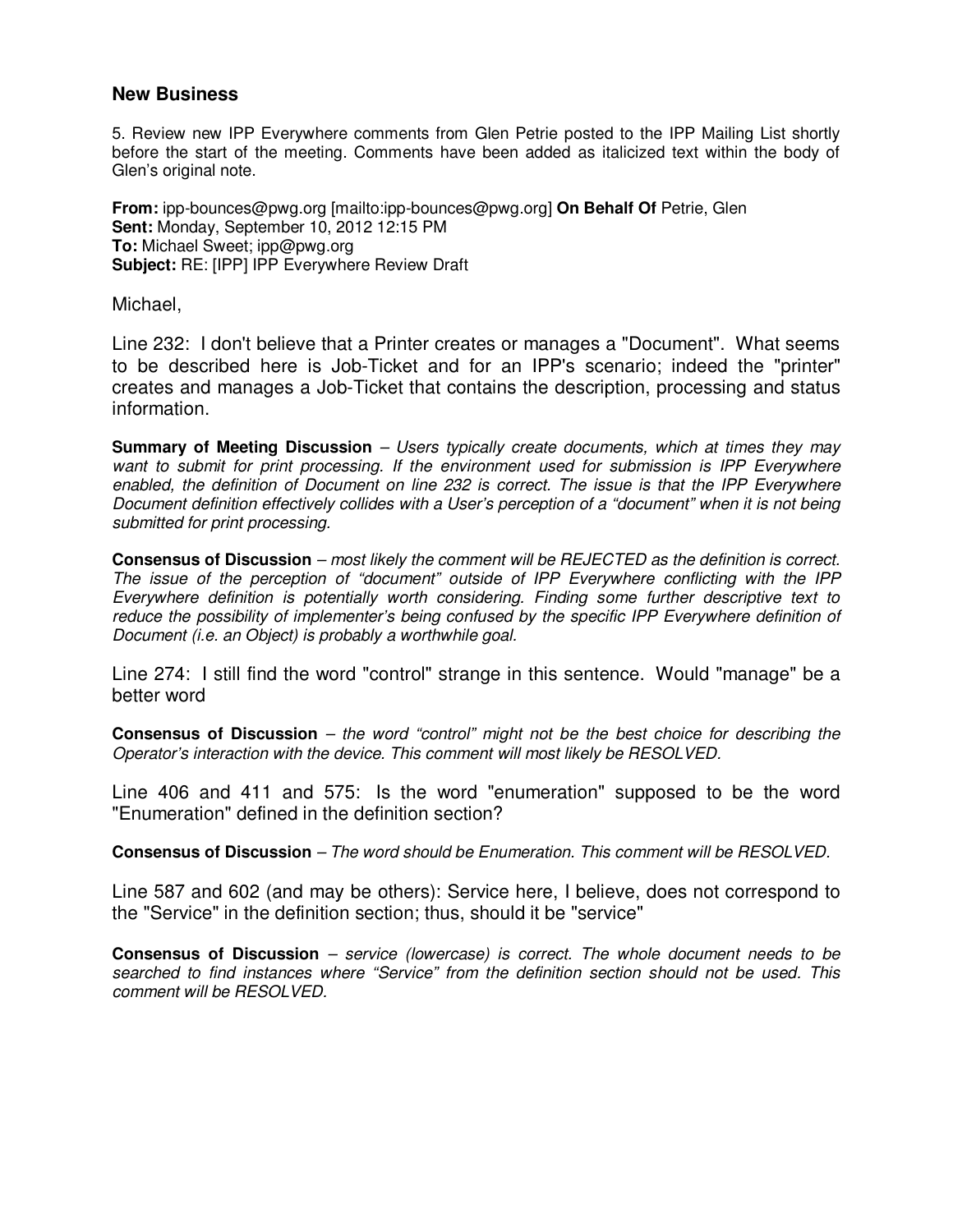Line 527: Since the words "with generic drivers" was not deleted; I content there needs to be a wording change. It is not a "generic driver". As it will always be, there is a device specific driver in the print-stream somewhere; mostly likely within a printer or virtual printer controller. Anyway, I believe the term "driver" should be replaced with something else.

**Summary of Meeting Discussion** – currently the group has a significant number of widely disparate views regarding what the term "generic drivers" actually means.

Ira mentioned that the IPP Everywhere specification needed to stay synchronized with the existing IPP Everywhere charter. Specifically OBJ-6 from the current charter which states "Design to allow the use of vendor-neutral generic print drivers (e.g., one per document format) by IPP Everywhere and IPP Multifunction clients."

The group discussion confirmed that "generic print drivers" is not a reference to the generic print drivers developed by many device manufacturers, which are able to support multiple devices from the manufacturer's portfolio of products.

There was also significant discussion about the entities, which might decide to create IPP Everywhere conforming drivers.

- Operating System Vendors
- Printer and MFP manufacturers
- Commercial Software Vendors

The discussion ended with some items left unresolved.

- a. Would using the title cased term Generic Drivers be helpful?
- b. If the answer to item a. was Yes, a new definition would need to be created.
- c. On line 645, the items currently delineated by commas should each be listed separately as design requirements

Line 656: Suggest: "IPP Everywhere aware Clients"

**Consensus of Discussion** – the wording did not need to be changed. The comment will most likely be REJECTED

Line 695 and the new section 4.2.3.3: Is the word "service" supposed to be "Service"

**Consensus of Discussion** – The whole document needs to be searched to find instances where "Service" from the definition section should and should not be used. This comment will be RESOLVED.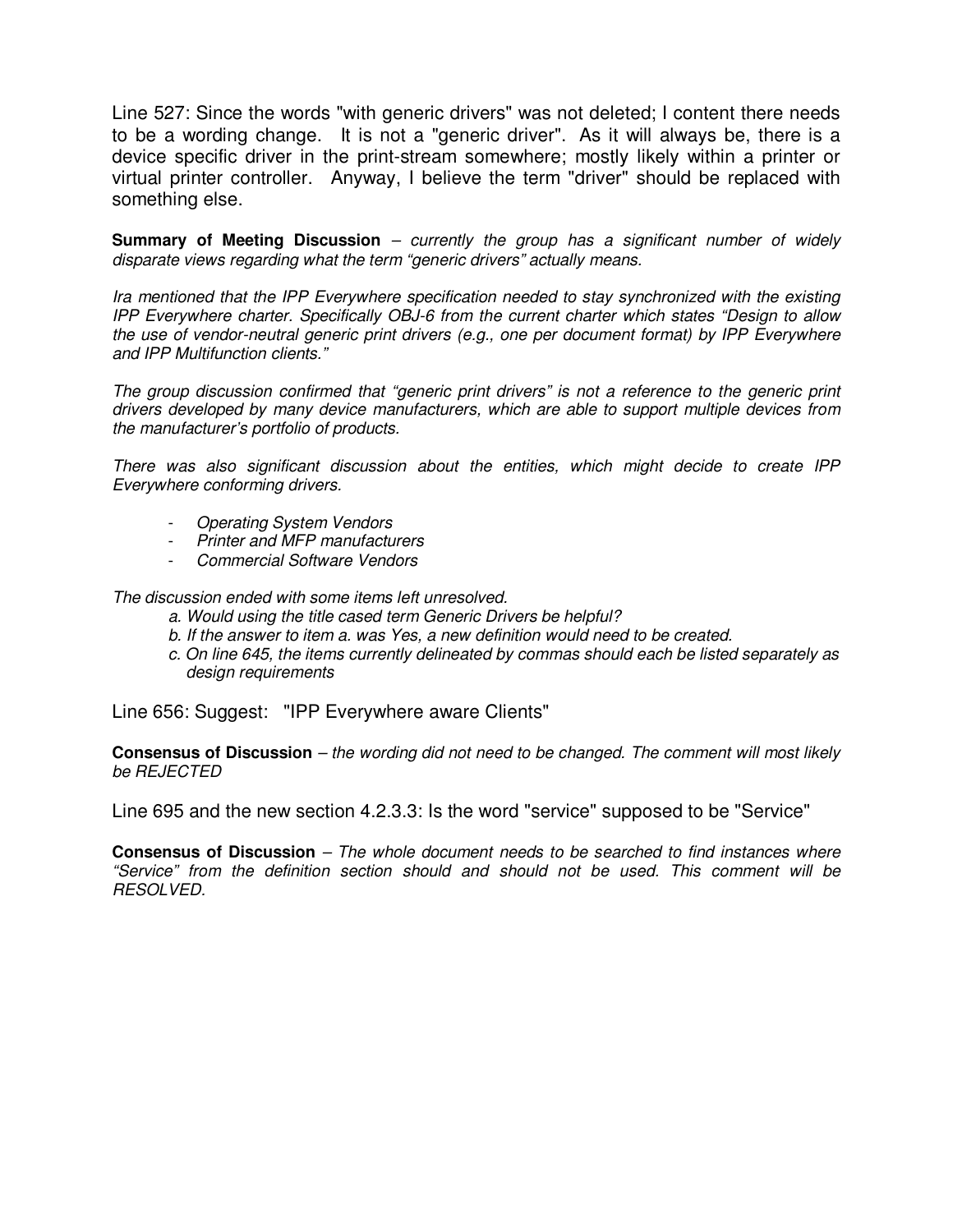Line 714 to Line 721: I would like to suggest a table for like…

| rapic A List or TAT TWW value I and hom most important to Least important |                 |              |                           |            |
|---------------------------------------------------------------------------|-----------------|--------------|---------------------------|------------|
|                                                                           | For Access      | For identify | <b>For Capabilities</b>   | For Legacy |
|                                                                           | Info to Printer | the Printer  | and/or Printer            | Printer    |
|                                                                           |                 |              | <b>Selection Criteria</b> | Selection  |
| Most                                                                      | "rp"            | "UUID"       | "Color"                   | "Product"  |
| Important                                                                 | "txtvers"       | "DUUID"      | "Duplex"                  | "usb MFG"  |
| $--$ To $--$                                                              | "priority"      | "ty"         | "Copies"                  | "usb MDL"  |
|                                                                           | "gtotal"        |              | "Collate"                 | "usb CMD"  |
|                                                                           | "note"          |              | "PaperMax"                | "pdl"      |
|                                                                           | "air"           |              | "PaperCustom"             |            |
|                                                                           | "TLS"           |              | "Bind"                    |            |
|                                                                           | "adminurl"      |              | "Punch"                   |            |
| Least                                                                     |                 |              | "Sort"                    |            |
| Important                                                                 |                 |              | "Staple"                  |            |

Table X List of TXT Key/Value Pairs from Most Important to Least Important

**Consensus of Discussion** – The table is a good idea and should be accepted. This comment will be RESOLVED.

Figure 1: Elsewhere (I did not check everywhere) you changed "IPP Everywhere Service" to "IPPEverywhere Service" but not in the Figure.

**Consensus of Discussion** – The group understood why the change was made but the result seems confusing. Maybe we can find a different way to express the special case of needing to show we are defining a service. This comment will be RESOLVED.

Line 1369 and 1384: why was the phrase "so-called" inserted?

**Consensus of Discussion** – The phrase "so-called" needs to be removed and the actual name as mentioned in the relevant standard(s) "C0 Control Character Set" needs to be used in our document. This comment will be RFSOLVED.

Line 1439, 1446, 1456, 1462: The section reference values are missing.

**Consensus of Discussion** – The section references are missing and need to be added. This comment will be RESOLVED.

Glen

6. Discuss comments made by Nancy Chen, which referred to section 6.0

#### **Consensus of Discussion**

a. IPP Everywhere is defining a functional subset of capabilities by referring to the IPP 2.x specifications. For this reason, there is no IPP Everywhere Printer (conformance item) defined by this specification. The term IPP Everywhere Printer needs to be replaced in all locations where it has been used in the document with alternative text.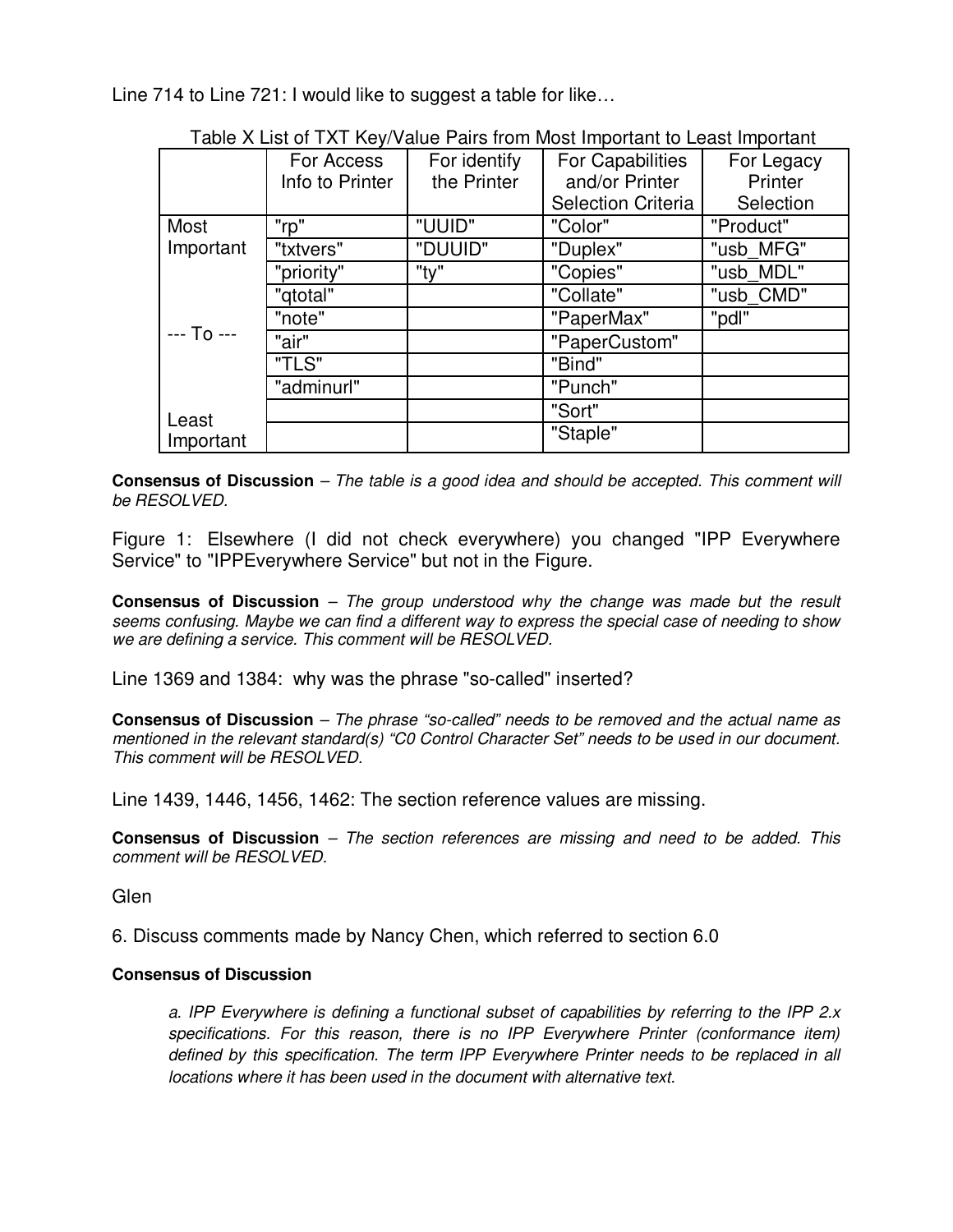b. The text on lines 1324 through 1329 needs to be re-written for clarity. Minimally a formal reference to IPP  $2^{nd}$  Edition is needed in order to help explain the conformance values IPP/2.0 Printer, IPP/2.1 Printer, and IPP 2.2 Printer.

c. Each conformance item (link between a conformance requirement and an IPP/2.x Printer) should be represented in a separate sentence for clarity.

## **Open IPP Everywhere Last Call Comment Action Items**

IPP Everywhere Last Call Comments needing further effort to be RESOLVED:

**GP28:** Section 3.2.2: The Client queries the printer, not the User. – The term User can refer to both a person or to Automata. We need to select a different term to refer to actions only undertaken by people (not Automata) in the use cases.

**GP30:** Section 3.2.2.x: "Jane" instead of "User"? – Same issue to be resolved as item GP 28.

**GP39:** Section 3.2.2.4: "provides a preview" instead of "displays a preview"

REJECTED: We're talking about the user interface, not the implementation details. –

Because we are talking about a user interface for people, we need to resolve the same issue as GP28 and GP30.

**GP70:** Section 4.2.3.1: Expand "air" to "auth-info-required (air)" – air is a word with a standard definition. Where we are using the term as an abbreviation, the use of "air" in this entry needs further clarification.

**GP95:** Section 6.1: Change "Figures 2 through 5" to "Figures 2 through Figure 5"? – change to read "Figure 2 through Figure 5"

### **GP106:** Section 12: Expand IANA

**GP107:** Section 13.1: Expand ISO – Ira explained there is a new best practice he learned about when working on the **IPP over HTTPS Transport Binding and 'ipps' URI Scheme** draft. The IETF is now asking authors to place the expanded information and URL reference in an Informative Appendix. Ira will provide further guidance to Mike on these two items.